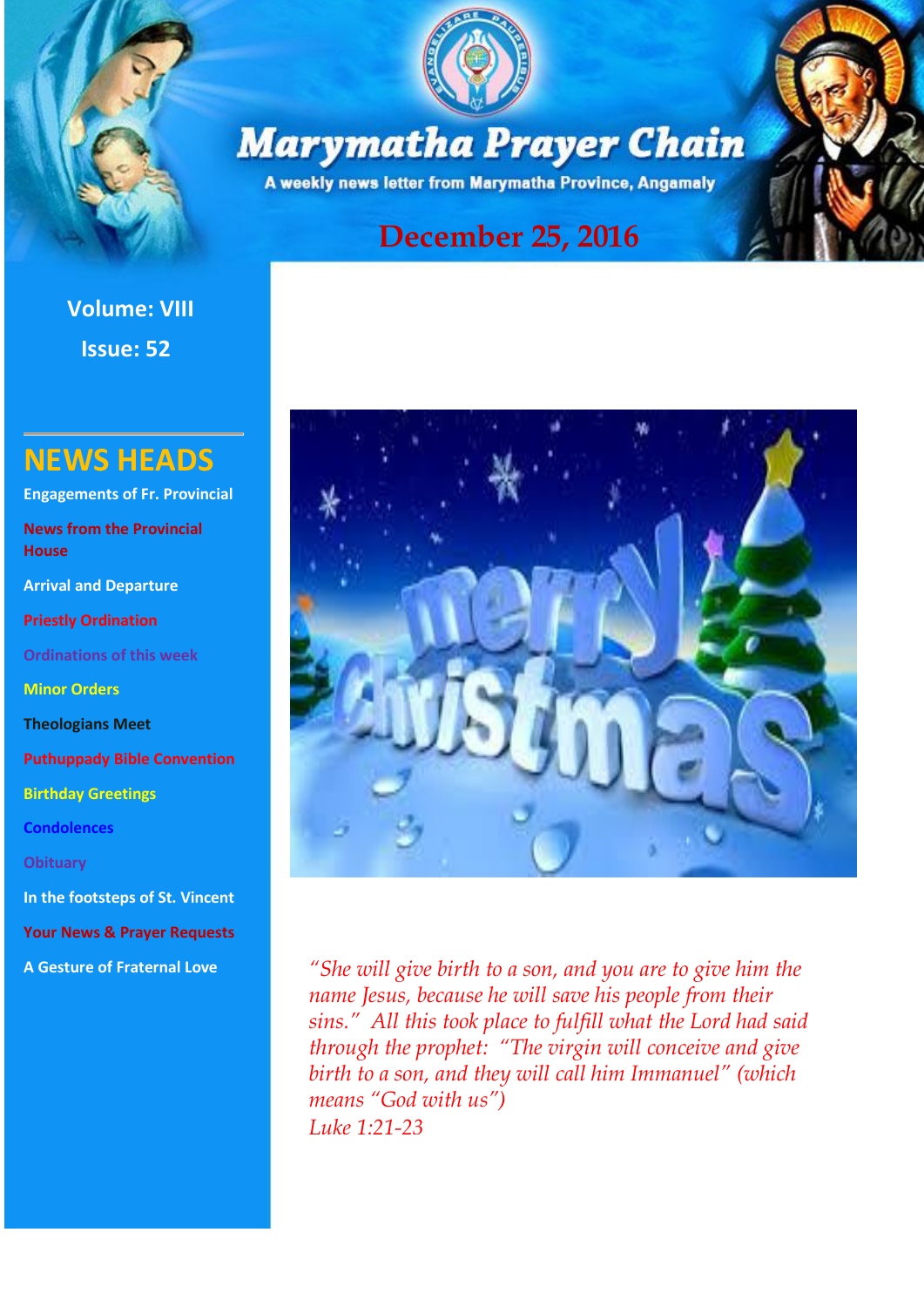#### **ENGAGEMENTS OF THE PROVINCIAL**

| December 27: | <b>Council Meeting</b>                               |  |
|--------------|------------------------------------------------------|--|
| December 28: | Ordination of Dn. Jojo Varekkulam at Kanjoor         |  |
| PM:          | Travel to Kalichanadukkam                            |  |
| December 29: | Ordination of Dn. Thomas Kanakkattu at Attenganam    |  |
| December 30: | Ordination of Dn. Nelson Mukkattukavumkal at Naduvil |  |
| December 31: | Ordination of Dn. Joel Kalapurackal at Perumpunna    |  |
| January 1:   | Ordination of Dn. Sanoj Marottipara at Kacherikadavu |  |

## **NEWS FROM THE PROVINCIAL HOUSE ARRIVAL AND DEPARTURE**

#### **An apology**

- *In the last issue of Prayer Chain News by mistake the place of ministry of Fr. Varghese Thuruthichira was given as Australia instead of New Zealand. Sorry for the mistake.*
- Fr. Biju Moonjely Doing ministry in Nairobi, Kenya and in the Mission of Bill Foundation arrived on December 23, 2016 for his annual holidays.

#### **PRIESTLY ORDINATION**

Rev. Madhanu Anil Lourdhu received the Holy Order of Priesthood on December 19, 2016 from His Grace Govindu Joji, the Bishop of Nalgonda, AP at Holy Rosary Church Kethepally, Nalgonda Diocese, AP. Fr. Mathew Vattakuzhy, the Assistant Superior General, Fr. Provincial, two Provincial Councillors, Many fathers from the Good Shepherd Region, many Vincentian Priests and good number of people from the parish participated in the function.

*We wish you all the best in your priestly ministry!!*

*For Photos please open the link below.*

<https://plus.google.com/photos/102800852531563849225/albums/6367895593388390465>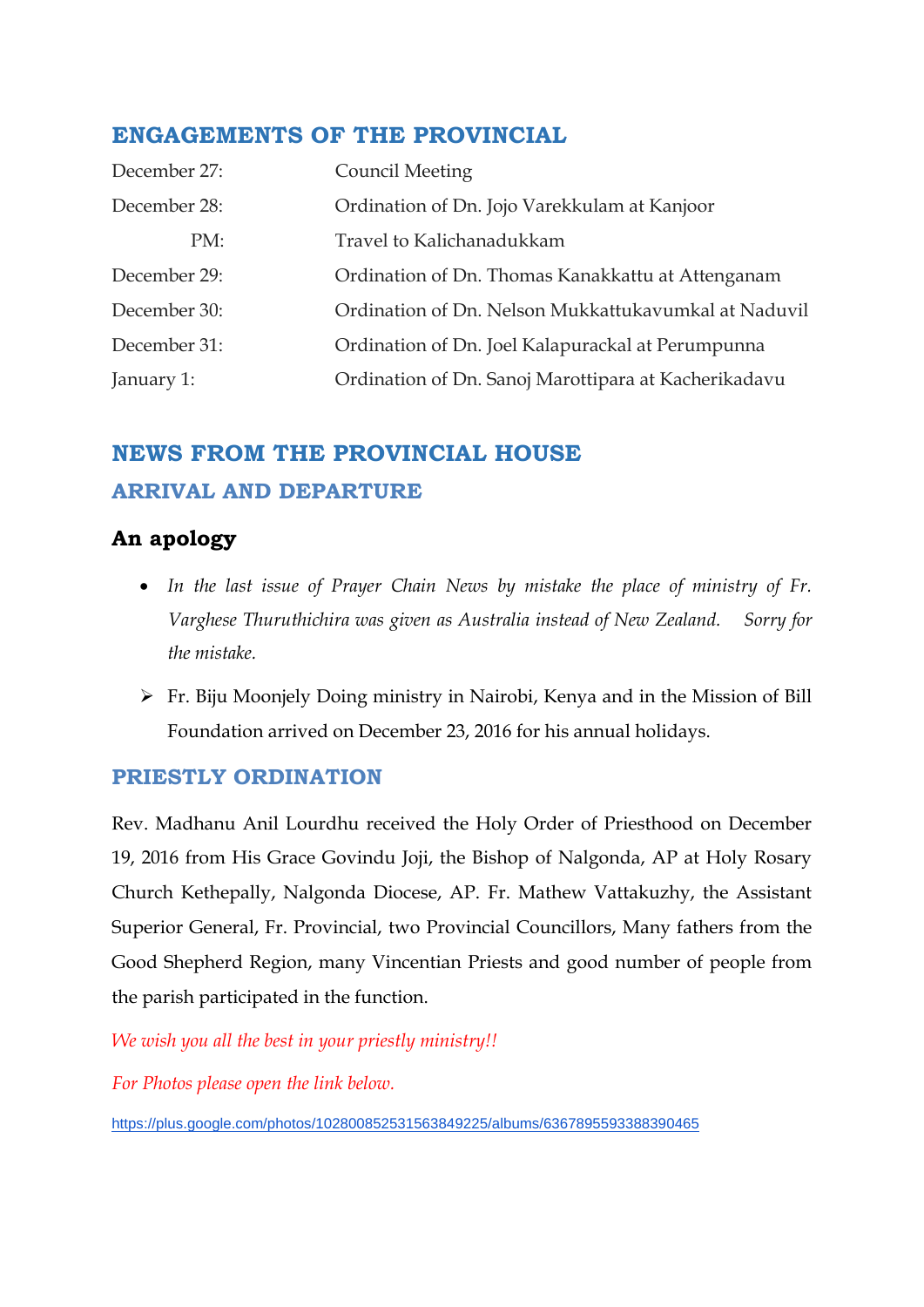#### **ORDINATIONS OF THIS WEEK**

- Rev. **Jojo Varekkulam** will be ordained to Priestood on **December 28**, 2016 at St. Mary's Forane Church, Kanjoor, Ernakulam-Angamaly Archdiocese.
- Rev. **Thomas Kanakkattu** will be raised to ministerial Priesthood on **December 29, 2016** at St. Jude's Church, Attenganam, Thalassery Archdiocese.
- Rev. **Antony Mukkattukavunkal** will receive his Sacerdotal Ordination on **December 30, 2016** at St. Mary's Church, Naduvil, Thalassery Archdiocese.
- Rev. **George Kalapurackal** will be ordained a priest on **December 31, 2016** at Fatima Matha Church Perumpunna, Thalassery Archdiocese.
- Rev. **Joseph Marottipara** will be raised to priesthood on **January 1, 2016** at St. George's Church, Kacherikadavu, Thalassery Archdiocese.

*Let us be present for the ordinations and encourage them with our prayers!*

#### **MINOR ORDERS**

The following Seminarians of our Province received Diaconate and Minor Orders on December 22, 2016 at Generalate Chapel, Edappally. Mar Mathew Vaniyakizhakkel presided over the ceremony and assisted by Rev. Fr. Varghese Parappuram, the Superior General, Rev. Fr. George Arackal, Provincial Superior, St. Joseph Province, Fr. Paul Puthuva, the Provincial Superior, Marymatha Province, and Fr. Varghese Chirapparamban, Rector, Vidyabhavan.

#### **Diaconate**

- 1. Chakrampully Davis (Santo) Janampet
- 2. Chirayath Antony Shillong
- 3. Manjila Joseph (Arun) Janampet
- 4. Nedumbakkaran Joseph Aluva
- 5. Onattu Kuriakose (Anu) Aluva
- 6. Veshnal Thomas (Motilal) Aluva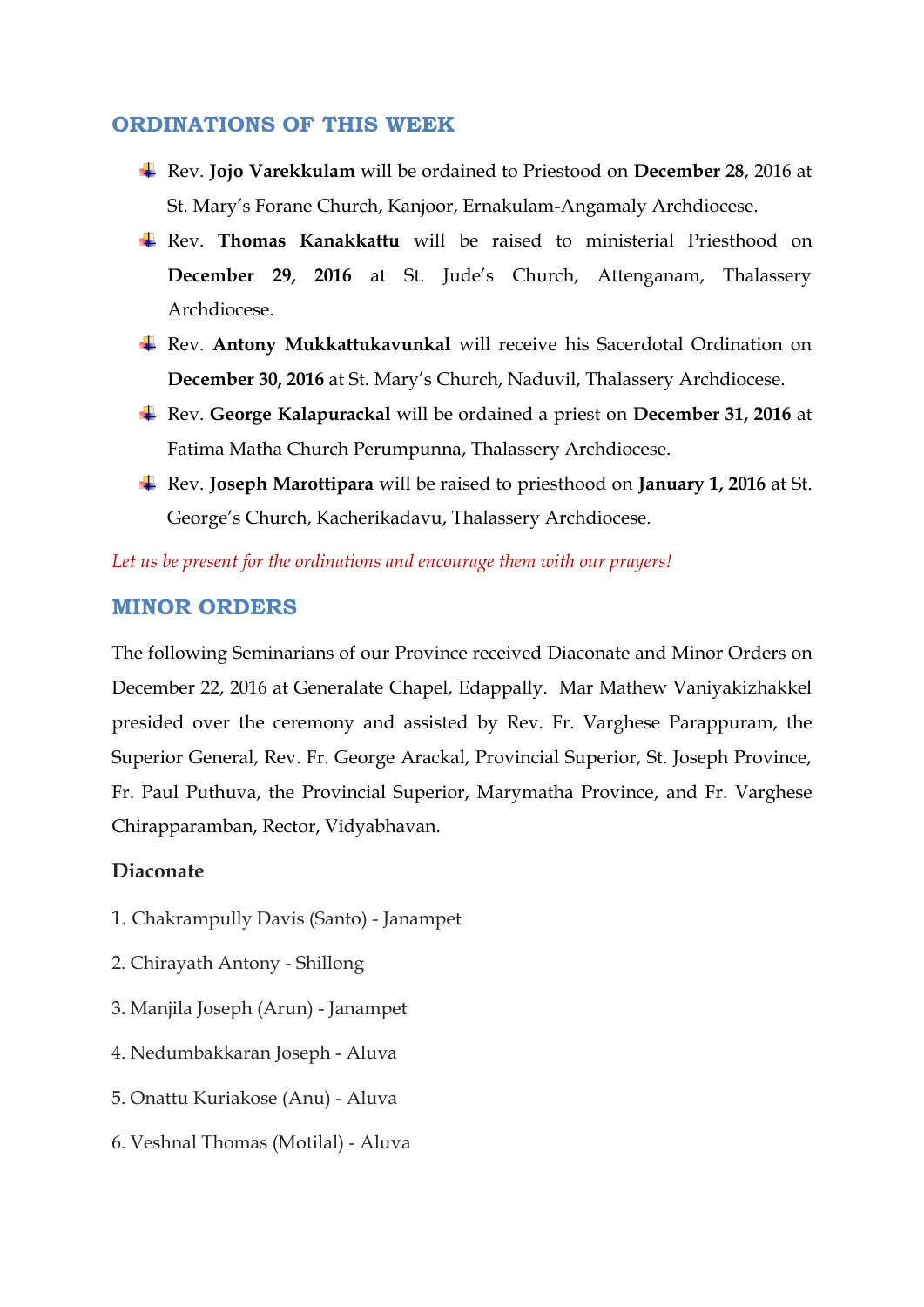#### **Heupathiakona**

- 1. Chakrampully Davis (Santo) Janampet
- 2. Chinta Joji Babu Janampet
- 3. Ganta Ratnakar Janampet
- 4. Karedan Varghese (Tinto) Janampet
- 5. Malladhi Mariadas Shillong
- 6. Pulickathottiyil Paulose (Lipin) Aluva
- 7. Puthenpurackal John (Tom) Janampet
- 8. Theningal Mathew (Tinson) Aluva
- 9. Unnukallil Augustine (Aby) Aluva

#### **Karoya**

- 1. Karikunnel Mathew (Jijo) Janampet
- 2. Manavalan Antony (Alfin) Aluva

*Congratulations and best wishes to all the Brothers!!*

*For photos open the link below.*

#### **THEOLOGIANS MEET, 2016**

Theologians Meet of the Marymatha Province was held on December 23, 2016 in the Provincial House, Angamaly. All the theology students except from East Africa and Pune participated in the meet. There were altogether 24 of them. They came here from Vidyabhavan in the morning. The Programme started with Holy Eucharist at 6.30 am celebrated by Fr. Paul Parekkattil. Then, all proceeded to the Photo Session and breakfast. At 9:30 am all gathered in the Provincial House auditorium for the Inaugural session. Fr. Provincial and the Councillors addressed the gathering.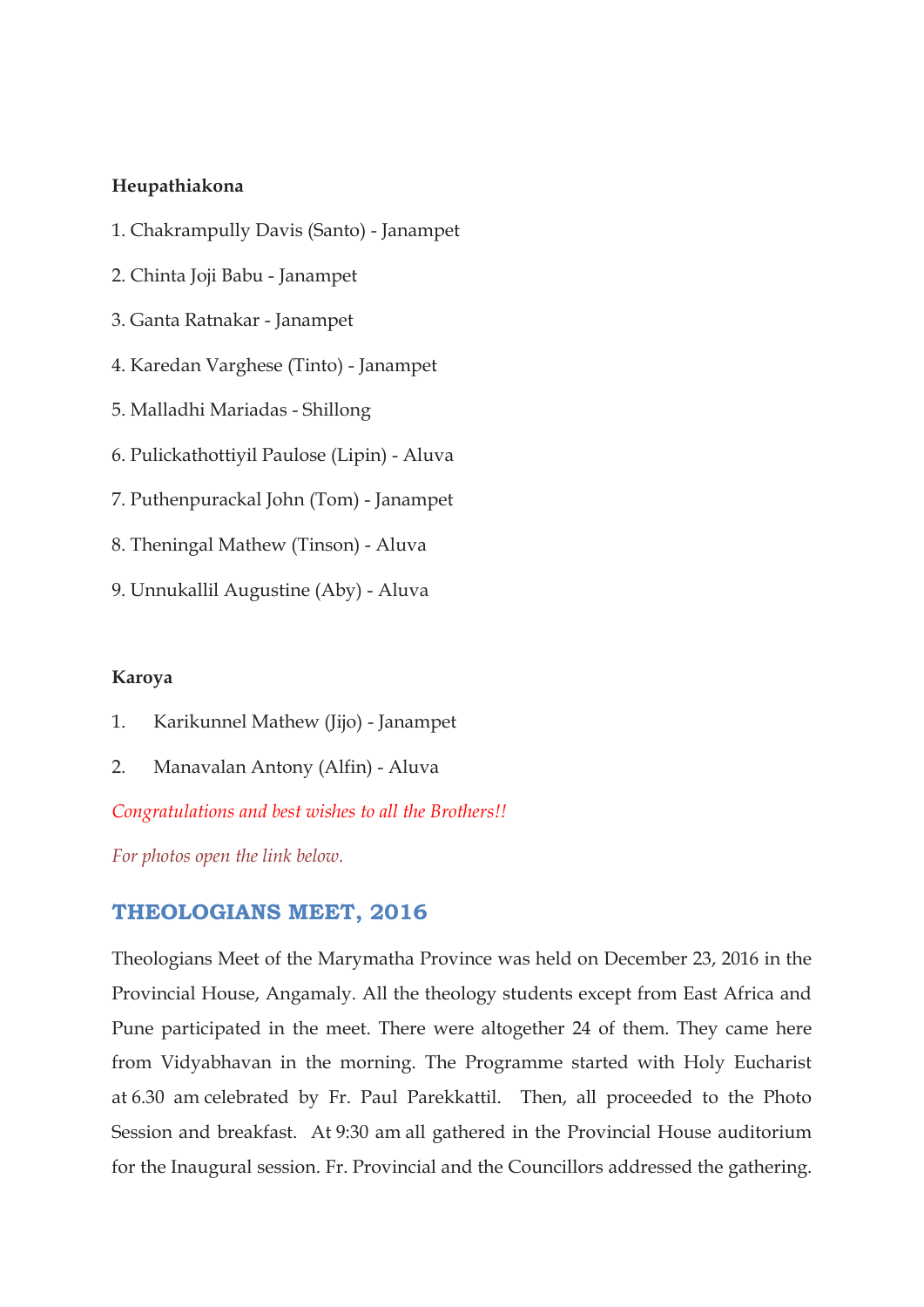After the tea break there was a sharing session. After the Adoration at 2.00 pm Brothers prepared for the evening cultural programme. At 6:30 pm brothers staged variety cultural programmes at DiST auditorium. Fr. Varghese Parappuram, the Superior General, Fr. Varghese Chirapparamban, Rector, Vidyabhavan, Fathers from Munnoorpilly, and Fathers from Vincentian Ashram, Angamaly were present to watch and encourage the theologians during the cultural programme. Theologians and minor seminarians from Munnoorppilly really entertained the guests with variety of programmes. Thereafter all proceeded to the DiSt Dining Hall for supper. Brothers were allowed to watch a movie in the conference hall at 9:45 pm.

#### *For photos please open the link below.*

<https://plus.google.com/photos/102800852531563849225/albums/6367945305954990289>

### **PUTHUPPADY JUBILEE RETREAT CENTRE, BIBLE CONVENTION**

22nd Puduppady Vincentian Bible Convention began on December 20, 2016. Almost thousand people attended the convention daily. The Convention began with the Bible procession and followed by the Inaugural Holy Eucharist and a homily by Fr. Paul Parekkattil. Fr. George Pottayil, the Superior of the House, welcomed the dignitaries to the Convention. Rt. Rev. Joseph Mar Thomas (Bishop of Bathery Diocese) gave the benedictory message. Fr. Zacharias Edattu (Editor, Vachanolsavam ) led the afternoon session and concluded with Eucharistic Adoration. The second day began with the solemn Holy Mass by Fr.Thomas Thevadiyil (Diocese of Thamarassery). Rev. Fr. Joseph Vayalil (CMI Provincial, Chairman of Shalom TV) preached the word of God. Br. Joykutty (Divine) led the afternoon session and adoration. Third day was blessed with the presence of Mar Remigios Inchananiyil (Bishop Thamaraseery). Bishop celebrated the solemn Holy Mass and preached about God's Mercy. Famous lay preachers Santhosh Karumathra and Baby John Kalayanthani led the afternoon sessions. Final day was blessed by Fr. Sebastian Purayidathil (Corporate Manger, Thamarassery) who offered solemn Holy Qurabana and Fr.Varghese Kottaparambil preached the word of God and conducted a healing service. Fr. Rajiv Palyathra (Assi.Director) of Benedictine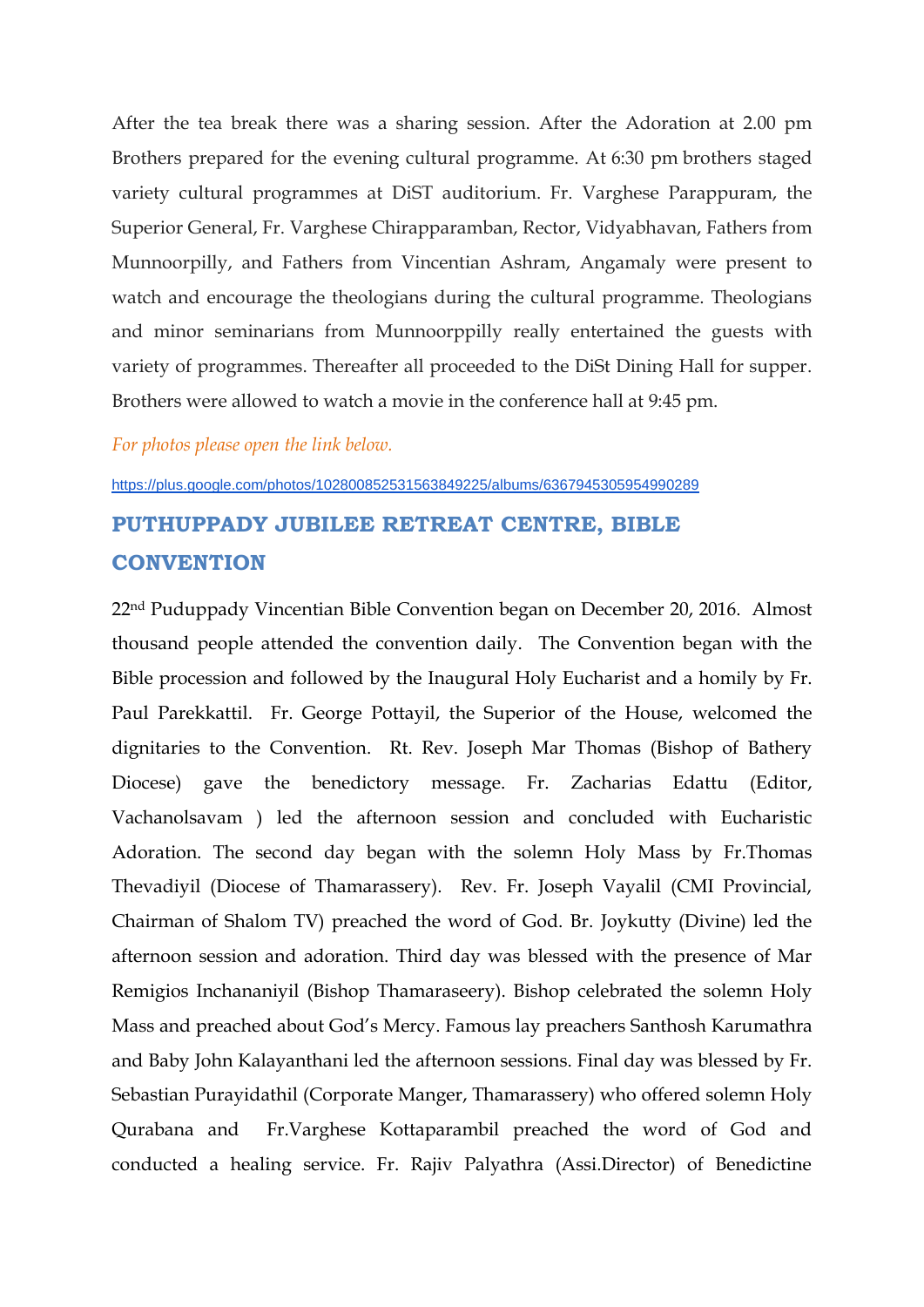Retreat Centre, Makiyadu, preached thereafter and conducted a deliverance prayer. Fr. Wilson Kuzhithadathil and Jolly Thadathil lead the final Adoration and Eucharistic procession.

| <b>DATE</b> | <b>NAME</b>                  | <b>PHONE NUMBER</b>        |
|-------------|------------------------------|----------------------------|
| 27          | Mattappillil Jacob           | $+254736691915$            |
|             |                              | mtplsaji@yahoo.com         |
| 28          | Thulamattathil James (jibin) | $+254738852132$            |
|             |                              | jamesvct@gmail.com         |
|             |                              | +919422475433              |
|             | Vellara Peter                | ronyvellaravc@gmail.com    |
| 30          | <b>Punnolil Kuriakose</b>    | +447483375070              |
|             |                              | frkpvc@gmail.com           |
| 31          | Karalathukaran Raphael       | +256756123789              |
|             |                              | karalathukaran@yahoo.com   |
| 01          | Arakkakunnel Tony            | +918500615639              |
|             |                              | tonyarakkakunnel@gmail.com |
|             |                              | +642102840048              |
|             | Vandanamthadathil Sebastian  | svandanamthadam@gmail.com  |
|             |                              |                            |

#### **BIRTHDAY GREETINGS**

#### *Dear Fathers, we wish you a Happy Birthday!!!*

### **CONDOLENCES**

- Mr. P.J. Mathew (81), beloved father of Rev. Fr. John Palaparambil VC, died on December 22, 2016. He was laid to rest at 3.30 pm on 23rd December 2016 at Christ the King Church, Vilakkannoor in the Archdiocese of Thalassery.
- Mr. Varkey Alapurackal (90), maternal uncle of Rev. Fr. Paul Pambrayil VC, died on December 23, 2014. He was buried at 2 pm on 24<sup>th</sup> December 2016 at St. Xavier's Church, Pothanikkad in the Diocese of Kothamangalam.

*Hearty condolences dear fathers as youand the families are grieved of the demise of your dear ones!!*